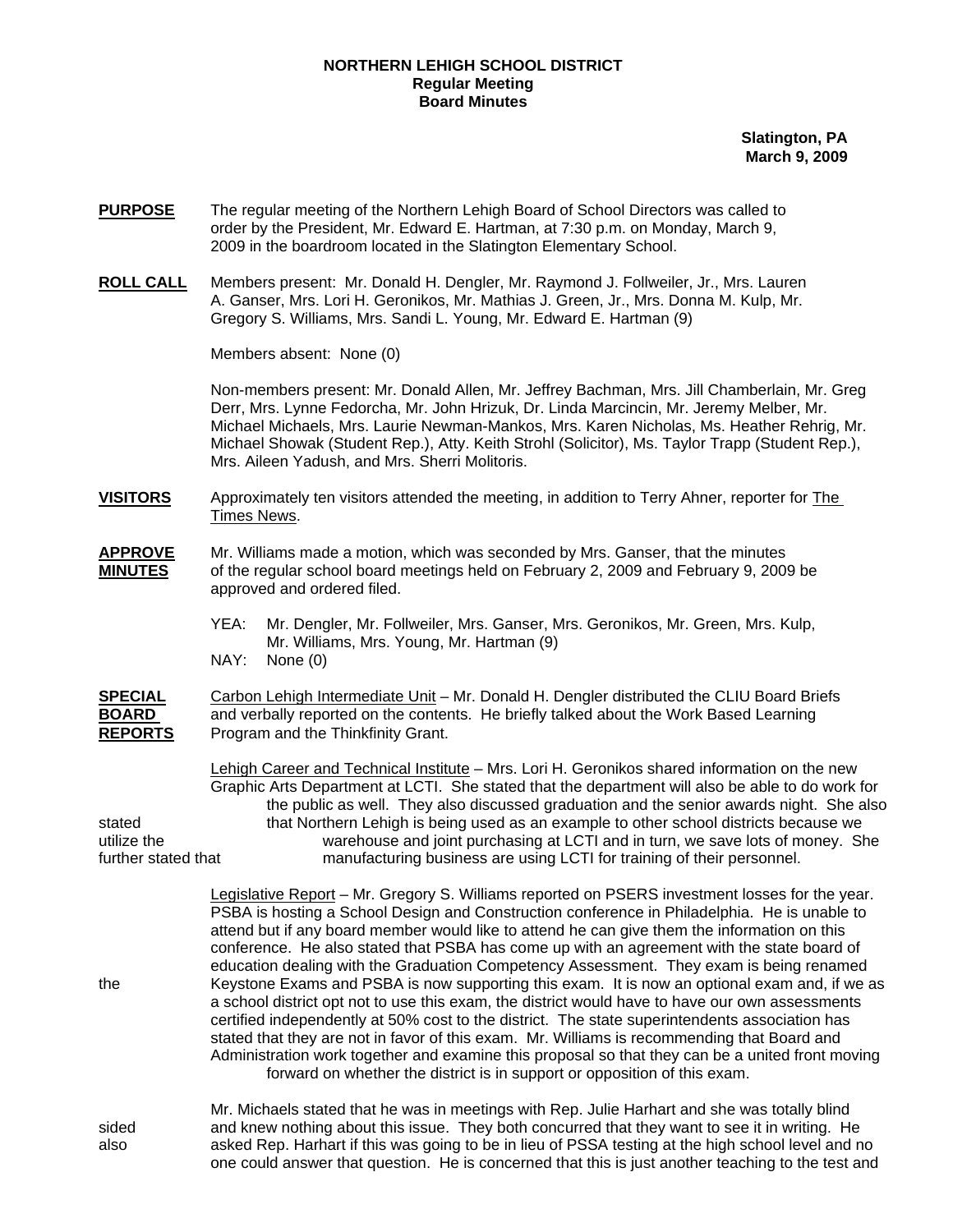| <b>Board Minutes</b>                             | Page 2                                                                                                                                                                                                                                                                                                                                                                                                                                                                                                                                                                                                                                                                                                                                                                                                                                                 | March 9, 2009                                                                                                                                                                                                                                                                                                                                                                        |  |
|--------------------------------------------------|--------------------------------------------------------------------------------------------------------------------------------------------------------------------------------------------------------------------------------------------------------------------------------------------------------------------------------------------------------------------------------------------------------------------------------------------------------------------------------------------------------------------------------------------------------------------------------------------------------------------------------------------------------------------------------------------------------------------------------------------------------------------------------------------------------------------------------------------------------|--------------------------------------------------------------------------------------------------------------------------------------------------------------------------------------------------------------------------------------------------------------------------------------------------------------------------------------------------------------------------------------|--|
| <b>SPECIAL</b><br><b>BOARD</b><br><b>REPORTS</b> | we are asking teachers to get away from direct instruction and working with students and<br>constantly doing test prep.                                                                                                                                                                                                                                                                                                                                                                                                                                                                                                                                                                                                                                                                                                                                |                                                                                                                                                                                                                                                                                                                                                                                      |  |
| (cont.)                                          | Mr. Williams stated that he thought he read that this eventually will be taking the place of PSSA at<br>grade 11. He stated that there is still a bill in the house and senate that both members are<br>planning on going forward with that would block any further spending having to do with                                                                                                                                                                                                                                                                                                                                                                                                                                                                                                                                                         |                                                                                                                                                                                                                                                                                                                                                                                      |  |
| Graduation                                       | Competency Exams.                                                                                                                                                                                                                                                                                                                                                                                                                                                                                                                                                                                                                                                                                                                                                                                                                                      |                                                                                                                                                                                                                                                                                                                                                                                      |  |
| will<br>for<br>after<br>they can not<br>the      | Lehigh Carbon Community College - Mr. Mathias J. Green, Jr. stated at the national level he was<br>employer talk about maintenance, electricians, plumbers, etc. that are needed and yet<br>annual Clay Shoot is coming up.                                                                                                                                                                                                                                                                                                                                                                                                                                                                                                                                                                                                                            | reading information from Washington about the Stimulus Plan and he is not sure what we<br>actually be getting of the \$18,000,000. He further stated that the college received a grant<br>\$500,000 for training. He stated that he sat at a recent session and listened to employer<br>find anybody with training. Jobs are available with the proper training. He also stated that |  |
|                                                  | <b>Committee Reports and/or Meetings</b>                                                                                                                                                                                                                                                                                                                                                                                                                                                                                                                                                                                                                                                                                                                                                                                                               |                                                                                                                                                                                                                                                                                                                                                                                      |  |
|                                                  | Minutes of the Technology Buildings and Grounds meeting held on March 4, 2009 was<br>distributed.                                                                                                                                                                                                                                                                                                                                                                                                                                                                                                                                                                                                                                                                                                                                                      |                                                                                                                                                                                                                                                                                                                                                                                      |  |
|                                                  | Minutes of the Finance Committee meetings held on February 11, 2009 and March 4,<br>2009 were distributed.                                                                                                                                                                                                                                                                                                                                                                                                                                                                                                                                                                                                                                                                                                                                             |                                                                                                                                                                                                                                                                                                                                                                                      |  |
|                                                  | <b>Student Representatives to the Board Report</b><br>Mr. Michael Showak and Mrs. Taylor Trapp distributed their written student representative report<br>and verbally reported on its contents.                                                                                                                                                                                                                                                                                                                                                                                                                                                                                                                                                                                                                                                       |                                                                                                                                                                                                                                                                                                                                                                                      |  |
| Open                                             | Solicitor's Report - Attorney Keith Strohl reported on a PSBA report concerning the new<br>Records Act. There has been some question on whether micro cassettes used for taping<br>board meetings are public record and if draft minutes of a meeting are public record.                                                                                                                                                                                                                                                                                                                                                                                                                                                                                                                                                                               |                                                                                                                                                                                                                                                                                                                                                                                      |  |
| <b>PSBA</b>                                      | issued an advisory opinion stating that draft minutes of a meeting are not public record until<br>approved as official minutes. If you have micro cassettes of meetings and retain them they<br>are considered a public record according to the advisory opinion. If you follow your retention<br>policy and destroy them according to that policy, they are no longer considered public record.                                                                                                                                                                                                                                                                                                                                                                                                                                                       |                                                                                                                                                                                                                                                                                                                                                                                      |  |
| unreserved<br>be put in<br>rates. He             | Federal and Other Programs Update - Mrs. Lynne B. Fedorcha reported that Peters Elementary<br>School is the recipient of the Healthy Schools Healthy Food Grant in the amount of \$6,190.00. She<br>informed the board that the letter of intent for the PreK Counts grant was sent. The grant is for<br>\$157,000 and it pays for everything to educate 20 students. Transportation will be the responsibility<br>of the family. She had a conversation with Paula Margraf, executive director of Community<br>Services for Children Incorporated who currently provides the Head Start program at Peters, and it<br>was decided we would partner with them for this grant. Mrs. Margraf suggested that they submit the<br>letter of intent so they are the fiscal agent of the grant. She briefly talked about the web based<br>system, Thinkfinity. |                                                                                                                                                                                                                                                                                                                                                                                      |  |
|                                                  | Business Manager's Report - Mr. Jeremy G. Melber stated the preliminary budget has been<br>handed out to the board members and briefly reviewed it with them. He stated that at April's<br>Finance Committee Meeting he will ask the members where they want to designate the<br>designated fund balances for the possible increases to PSERS and health insurance<br>addressed the board concerning the motion on the agenda for the donation to the<br><b>Slatington Public</b><br>Library.                                                                                                                                                                                                                                                                                                                                                          | fund balance and it will be on April's board agenda for approval. He is suggesting money                                                                                                                                                                                                                                                                                             |  |
|                                                  | Superintendent's Report - Mr. Michael W. Michaels                                                                                                                                                                                                                                                                                                                                                                                                                                                                                                                                                                                                                                                                                                                                                                                                      |                                                                                                                                                                                                                                                                                                                                                                                      |  |

Reminded board members about the CLIU#21 School Board Conference being held on March 31, 2009.

Board members were directed to strike from the agenda the motion for the High School Marching Band trip to Washington DC.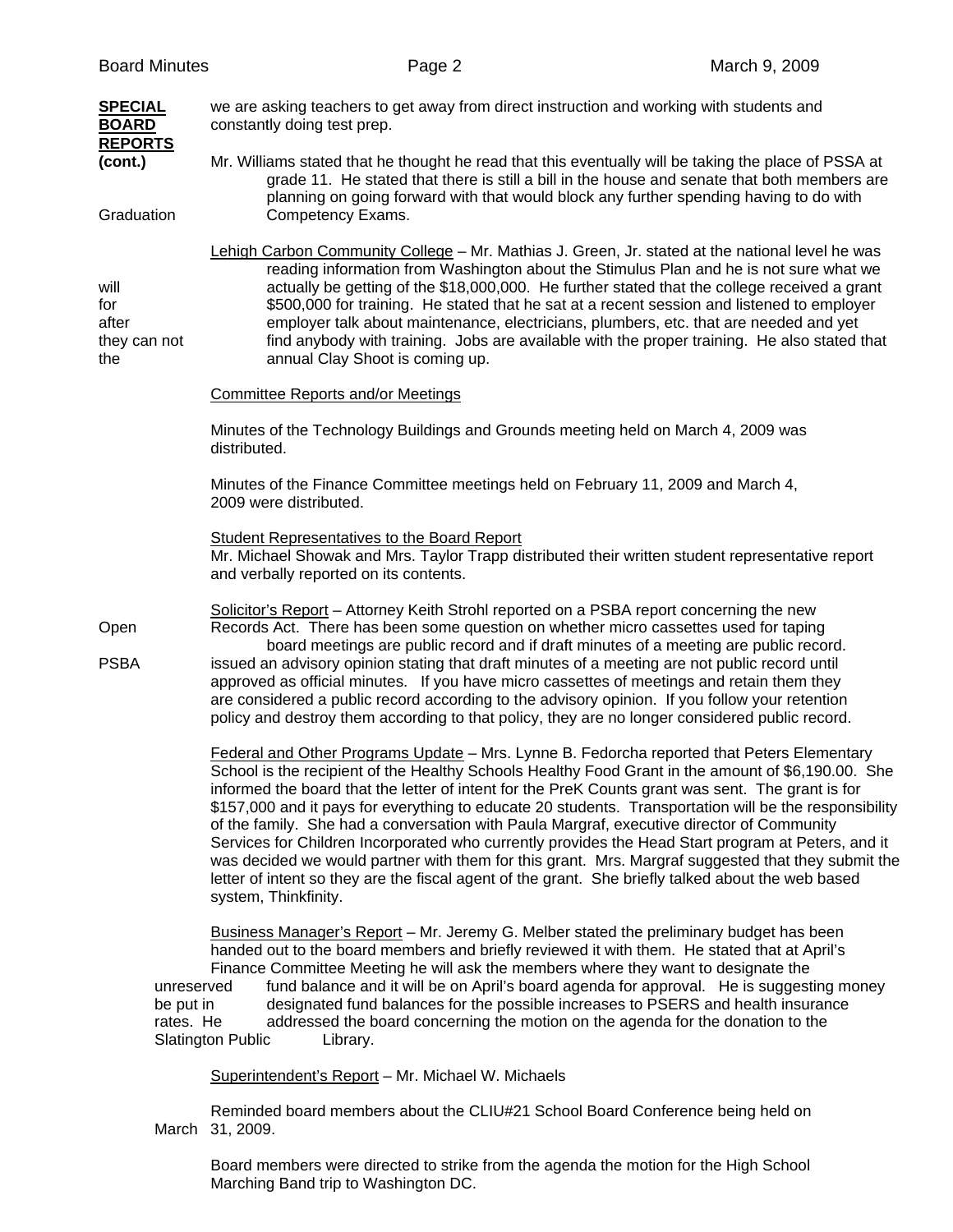| <b>SPECIAL</b><br><b>BOARD</b><br><b>REPORTS</b><br>(cont.) | Mr. Hartman stated that the board was in executive session prior to tonight's regular school board<br>meeting to discuss personnel issues.                                                                                                                                    |                                                                                                                                                                                     |
|-------------------------------------------------------------|-------------------------------------------------------------------------------------------------------------------------------------------------------------------------------------------------------------------------------------------------------------------------------|-------------------------------------------------------------------------------------------------------------------------------------------------------------------------------------|
| <b>PERSONNEL</b>                                            | approves the following personnel items:                                                                                                                                                                                                                                       | Mr. Dengler made a motion, which was seconded by Mrs. Ganser, that the Board of Education                                                                                           |
| Administrative<br>Transfer                                  | EdithAnn Fella<br>From:<br>To:                                                                                                                                                                                                                                                | 1 <sup>st</sup> Grade Teacher Peters Elementary School<br>Elementary Intervention Coordinator - Peters<br>Elementary - New Position for remainder of 2008-<br>2009 school year      |
|                                                             | Salary:<br>Effective:<br><b>Termination Date:</b>                                                                                                                                                                                                                             | No Increase to Current Salary - Grant Funded Position<br>February 23, 2009<br>June 15, 2009*                                                                                        |
|                                                             |                                                                                                                                                                                                                                                                               | *Date could change pending snow make up days added to the end of the school year calendar.                                                                                          |
| Appointments<br>Instructional                               | <b>Amberly Drey</b><br>Assignment:                                                                                                                                                                                                                                            | 1 <sup>st</sup> Grade Teacher Peters Elementary School replacing<br>EdithAnn Fella who was administratively transferred for<br>the remainder of the 2008-2009 school year           |
|                                                             | Salary:                                                                                                                                                                                                                                                                       | Substitute Teacher Rate Day 1-30;<br>Day 31 and beyond \$40,500 prorated<br>(Step 1 Bachelors on the 2008-2009 CBA Salary Schedule)                                                 |
|                                                             | Effective:<br><b>Termination Date:</b>                                                                                                                                                                                                                                        | February 23, 2009<br>June 15, 2009*<br>*Date could change pending snow make up days added to the end of the school year calendar.                                                   |
|                                                             | Jenna Hoffman                                                                                                                                                                                                                                                                 |                                                                                                                                                                                     |
|                                                             | Assignment:<br>Salary:                                                                                                                                                                                                                                                        | High School Health and Physical Education Teacher<br>replacing Tanya Simms who was granted a leave of<br>absence<br>Substitute Teacher Rate Day 1-30;                               |
|                                                             | Effective:                                                                                                                                                                                                                                                                    | Day 31 and beyond \$40,500 prorated<br>(Step 1 Bachelors on the 2008-2009 CBA Salary Schedule)<br>February 19, 2009                                                                 |
|                                                             | <b>Termination Date:</b>                                                                                                                                                                                                                                                      | On or About May 4, 2009                                                                                                                                                             |
| Non-<br>Instructional                                       | Jonell Dye*<br>Assignment:                                                                                                                                                                                                                                                    | Personal Care Assistant for Student #1990098, new<br>position budgeted in the 2008-2009 budget - Medical<br><b>Access Funded</b>                                                    |
|                                                             | Salary:<br>οf                                                                                                                                                                                                                                                                 | \$10.00/Per Hour/6 1/2 Hours Per Day/5 Days Per Week<br>(2008-2012 Educational Support Staff Memorandum<br>Understanding)                                                           |
|                                                             | Effective:<br>*60 day probationary period ending on or about April 8, 2009.                                                                                                                                                                                                   | March 10, 2009                                                                                                                                                                      |
| K. Keiser<br>Additional<br>Stipend                          | Approve an additional stipend in the amount of \$9.50 per hour for Kim Keiser, Cafeteria<br>Aide, to assume some of the additional responsibilities that will be required due to the<br>resignation of the Director of Food Services, Diane Ruff.                             |                                                                                                                                                                                     |
| Resignation/<br>Retirement<br>J. Merkel                     | Accept the resignation of Janice G. Merkel from her position as High School Administrative<br>Secretary, effective the end of the August 12, 2009 work day. At this time she will begin<br>her retirement form the Northern Lehigh School District after 35 years of service. |                                                                                                                                                                                     |
| D. Reynolds                                                 | assistant athletic director and assistant track coach.                                                                                                                                                                                                                        | Accept the resignation of Douglas Reynolds from his position as high school Librarian<br>effective the end of the work day April 24, 2009. He is further resigning his positions as |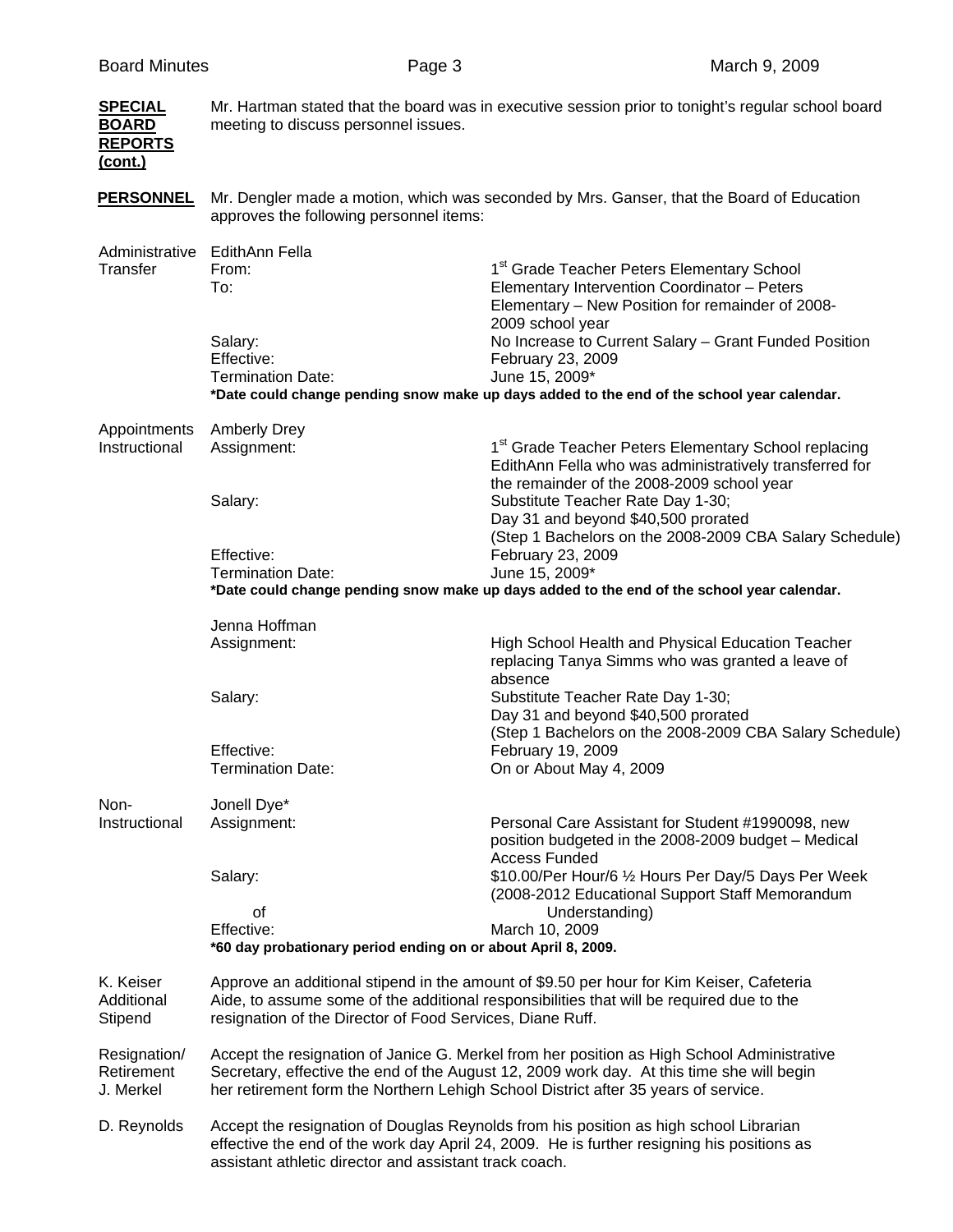| <b>PERSONNEL</b><br>(cont.)<br>D. Ruff     | Accept the resignation of Diane Ruff from her position as Food Service Director effective<br>the end of the work day March 6, 2009.                                                                                                                                                                                                                                                                                                                                     |                                              |            |
|--------------------------------------------|-------------------------------------------------------------------------------------------------------------------------------------------------------------------------------------------------------------------------------------------------------------------------------------------------------------------------------------------------------------------------------------------------------------------------------------------------------------------------|----------------------------------------------|------------|
| E. Schmidt                                 | Accept the resignation of Eric Schmidt from his position as High School SADD Advisor<br>effective the end of the 2008-2009 school year.                                                                                                                                                                                                                                                                                                                                 |                                              |            |
| L. Nails                                   | Accept the resignation of Linda Nails, High School Cafeteria Worker, effective the end of<br>the March 12, 2009 work day.                                                                                                                                                                                                                                                                                                                                               |                                              |            |
| Rescind<br>Co-Curricular<br>Appointment    | Rescind the following Co-Curricular appointment that was approved at the December 2,<br>2008 regular school board meeting:                                                                                                                                                                                                                                                                                                                                              |                                              |            |
| 2009-2010                                  | Alden Farber                                                                                                                                                                                                                                                                                                                                                                                                                                                            | Assistant Football Coach - Shared Stipend    | \$2,168.96 |
| Co-Curricular<br>Appointments<br>2009-2010 | Christopher Jones                                                                                                                                                                                                                                                                                                                                                                                                                                                       | Assistant Football Coach - Shared Stipend    | \$2,168.96 |
| Co-Curricular<br>Volunteer<br>2009-2010    | Alden Farber                                                                                                                                                                                                                                                                                                                                                                                                                                                            | <b>Assistant Football Coach</b>              |            |
| Unpaid<br>Leave<br>C. Binder               | Approve the request of Carleen Binder, Slatington Elementary 5 <sup>th</sup> Grade Teacher, to take<br>an unpaid day on May 1, 2009. She is will be traveling on this day to Philadelphia to<br>attend a family function that is held every year on May 1 <sup>st</sup> . Her request will not be<br>considered a precedent for future requests per correspondence received from the<br>Northern Lehigh Education Association.                                          |                                              |            |
| Unpaid<br>Volunteers                       | Approve the following unpaid volunteer aide in the Slatington Elementary School for the<br>2008-2009 school year pending verification of all clearances: Marlene Simock and Sheila<br>Fleming                                                                                                                                                                                                                                                                           |                                              |            |
| Substitute<br>Instructional                | Approve the following substitute teachers for the 2008-2009 school year at the 2008-2009<br>substitute teacher rates as approved on the Supplementary Personnel Salary Schedule:                                                                                                                                                                                                                                                                                        |                                              |            |
|                                            | Dylan Peters - Elementary                                                                                                                                                                                                                                                                                                                                                                                                                                               | Tanya Konek - Elementary & Special Education |            |
| Professional<br>Contracts                  | According to Article II - 1108, subsection (b) of the School Code: "a temporary professional<br>employee, initially employed by a school district on or after June 30, 1996, whose work<br>has been certified by the district superintendent to the secretary of the school district,<br>during the last four (4) month of the third year of such service, as being satisfactory, shall<br>thereafter be a "professional employee" within the meaning of this article." |                                              |            |
| Therefore, it is<br>for the                | recommended to approve "professional employee" status as per the school code<br>following teachers, who have satisfactorily completed three years of service to the<br>Northern Lehigh School<br>District:                                                                                                                                                                                                                                                              |                                              |            |
|                                            | Amanda Bashore                                                                                                                                                                                                                                                                                                                                                                                                                                                          |                                              |            |
| Salary<br>Adjustments                      | Acknowledge the following teachers who have completed the requirements per the Collective<br>Bargaining Agreement that would entitle them to a salary increase for the second half of<br>the 2008-2009 school year:                                                                                                                                                                                                                                                     |                                              |            |
|                                            | Amanda Bashore<br>From:<br>To:                                                                                                                                                                                                                                                                                                                                                                                                                                          | Step 4B<br>Step 4B+24                        |            |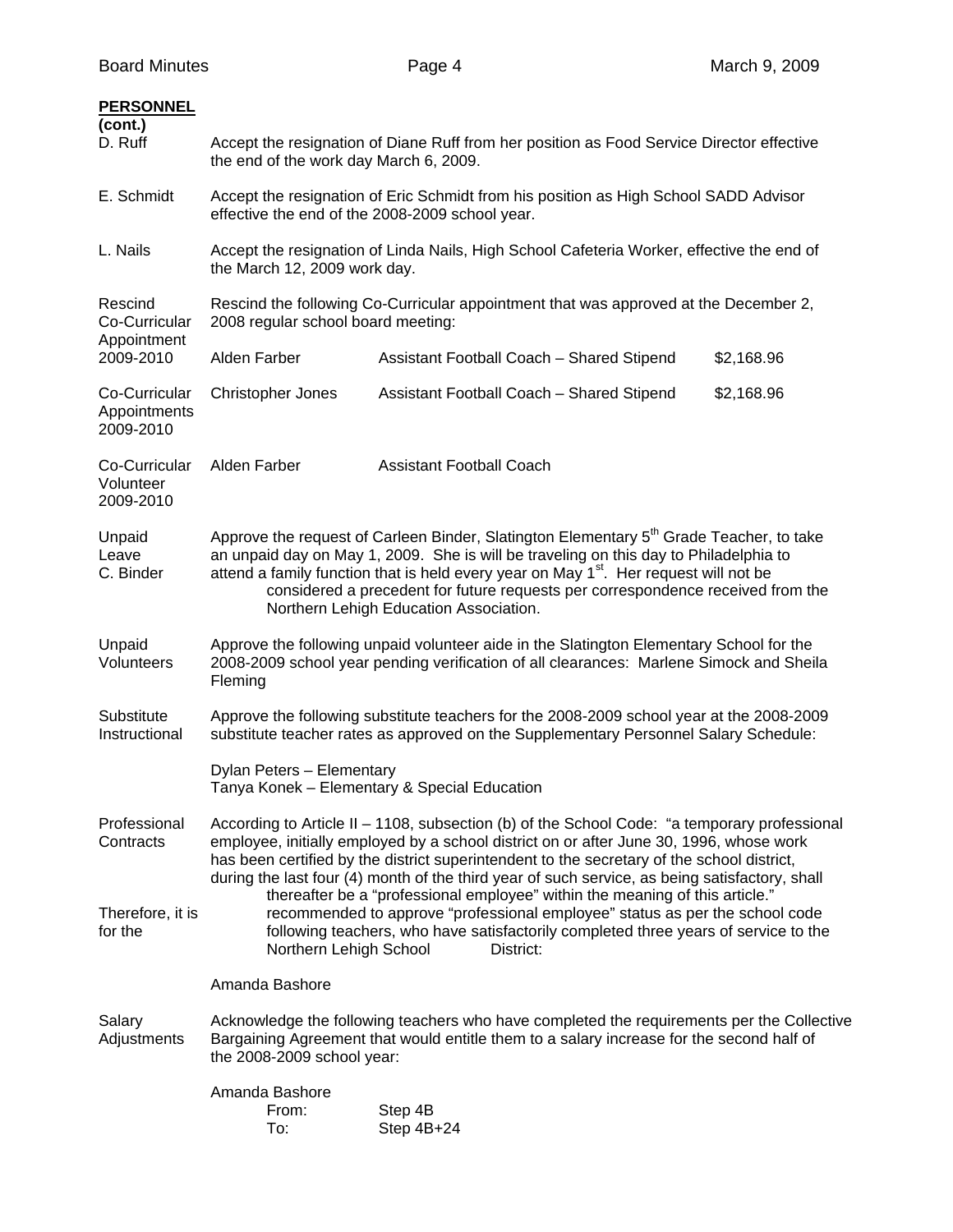|                                                        | <b>PERSONNEL</b> Christina Carmody                                                                                                                                                                                                                                                                                                      |  |  |  |
|--------------------------------------------------------|-----------------------------------------------------------------------------------------------------------------------------------------------------------------------------------------------------------------------------------------------------------------------------------------------------------------------------------------|--|--|--|
| (cont.)                                                | From:<br>Step 3B+24<br>Step 3M<br>To:                                                                                                                                                                                                                                                                                                   |  |  |  |
|                                                        | Elissa Fry<br>Step 5B<br>From:<br>Step 5B+24<br>To:<br>Board members thanked Mrs. Janice Merkel, high school administrative secretary, for her<br>many years of service and accepted her resignation with deep regrets.                                                                                                                 |  |  |  |
|                                                        | YEA:<br>Mr. Dengler, Mr. Follweiler, Mrs. Ganser, Mrs. Geronikos, Mr. Green, Mrs. Kulp,<br>Mr. Williams, Mrs. Young, Mr. Hartman (9)<br>NAY:<br>None $(0)$                                                                                                                                                                              |  |  |  |
| <b>CONFER-</b><br><b>ENCES</b>                         | Mr. Williams made a motion, which was seconded by Mrs. Ganser, that the Board of Education<br>approves the following conference item:                                                                                                                                                                                                   |  |  |  |
| <b>High Schools</b><br><b>That Works</b><br>Conference | Approve to send four (4) teachers and one (1) administrator to the High Schools That<br>Works Conference in Atlanta, GA from July 8-11, 2009 at a cost not to exceed \$5,000.00<br>paid for from Act Grant Funds. Expenses for the district administrator will be paid for by a<br>grant through Lehigh Career and Technical Institute. |  |  |  |
|                                                        | YEA:<br>Mr. Dengler, Mr. Follweiler, Mrs. Ganser, Mrs. Geronikos, Mr. Green, Mrs. Kulp,<br>Mr. Williams, Mrs. Young, Mr. Hartman (9)<br>NAY:<br>None $(0)$                                                                                                                                                                              |  |  |  |
| <b>POLICY</b>                                          | Mr. Green made a motion, which was seconded by Mrs. Ganser, that the Board of Education<br>approves the following policy items:                                                                                                                                                                                                         |  |  |  |
| <b>Board Policy</b><br>Second                          | Approve school board policy 201 – Pupils – Admission of Students, as presented after<br>second reading.                                                                                                                                                                                                                                 |  |  |  |
| Reading                                                | Approve school board policy 246 - Pupils - Students Wellness, as presented after<br>second reading.                                                                                                                                                                                                                                     |  |  |  |
|                                                        | Approve school board policy 504 - Classified Employees - Employment of Classified<br>Employees, as presented after second reading.                                                                                                                                                                                                      |  |  |  |
|                                                        | Approve school board policy 539 - Non-Professional Employees - Uncompensated<br>Leave, as presented after second reading.                                                                                                                                                                                                               |  |  |  |
|                                                        | Approve school board policy 605 - Finances - Tax Levy, as presented after second<br>reading.                                                                                                                                                                                                                                            |  |  |  |
|                                                        | Approve school board policy 705 - Property - Safety, as presented after second reading.                                                                                                                                                                                                                                                 |  |  |  |
|                                                        | Approve school board policy 707 – Property – Use of School Facilities and Equipment, as<br>presented after second reading.                                                                                                                                                                                                              |  |  |  |
|                                                        | Approve school board policy 801 - Operations - Public Records, as presented after<br>second reading.                                                                                                                                                                                                                                    |  |  |  |
|                                                        | Approve school board policy 810 – Operations – Transportation, as presented after<br>second reading.                                                                                                                                                                                                                                    |  |  |  |
|                                                        | Approve school board policy 818 – Operations – Contracted Services, as presented after<br>second reading.                                                                                                                                                                                                                               |  |  |  |
|                                                        |                                                                                                                                                                                                                                                                                                                                         |  |  |  |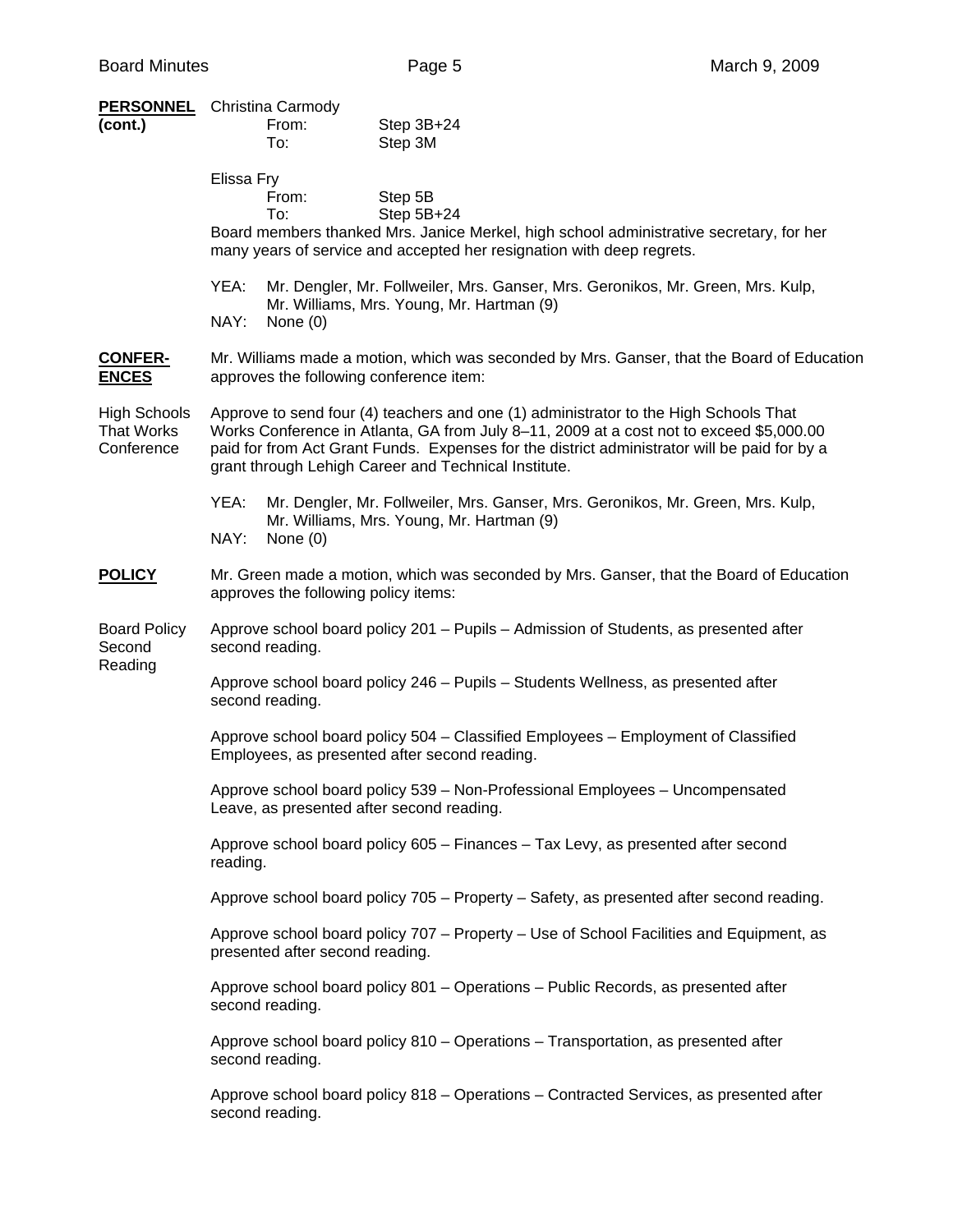| <b>POLICY</b><br>(cont.)<br>Use of<br><b>Facilities</b><br>American<br>6:00 Working<br>will Dog<br>service Federation<br>sufficient | Approve the request of the American Working Dog Federation to use Bulldog Stadium to<br>host it's annual championship, which will be held from Wednesday May 20, 2009 thru<br>Friday May 22, 2009 from 4:00 p.m. - 12:00 a.m., Saturday May 23 from 8:00 a.m. to<br>p.m., and Sunday May 24, 2009 from 7:00 a.m. to 3:30 p.m. It is understood that they<br>be billed a rental fee for the use of the stadium and for custodial/maintenance<br>fees. It is the responsibility of American Working Dog Federation to provide<br>security for the event.                                                                                                                        |  |  |  |
|-------------------------------------------------------------------------------------------------------------------------------------|-------------------------------------------------------------------------------------------------------------------------------------------------------------------------------------------------------------------------------------------------------------------------------------------------------------------------------------------------------------------------------------------------------------------------------------------------------------------------------------------------------------------------------------------------------------------------------------------------------------------------------------------------------------------------------|--|--|--|
| <b>Field Trip</b>                                                                                                                   | Anatomy, Biology II & Honors Biology II Students - High School - "The Franklin"<br>Philadelphia, PA - May 26, 2009 - Funded by Students                                                                                                                                                                                                                                                                                                                                                                                                                                                                                                                                       |  |  |  |
|                                                                                                                                     | YEA:<br>Mr. Dengler, Mr. Follweiler, Mrs. Ganser, Mrs. Geronikos, Mr. Green, Mrs. Kulp,<br>Mr. Williams, Mrs. Young, Mr. Hartman (9)<br>NAY:<br>None $(0)$                                                                                                                                                                                                                                                                                                                                                                                                                                                                                                                    |  |  |  |
| <b>CURRIC-</b><br><b>ULUM AND</b><br><b>INSTRUC-</b><br><b>TION</b>                                                                 | Mrs. Ganser made a motion, which was seconded by Mr. Williams, that the Board of Education<br>approves the following curriculum and instruction items:                                                                                                                                                                                                                                                                                                                                                                                                                                                                                                                        |  |  |  |
| 2009-2010<br>Calendar                                                                                                               | Approve the 2009-2010 Northern Lehigh School District Calendar as presented.                                                                                                                                                                                                                                                                                                                                                                                                                                                                                                                                                                                                  |  |  |  |
| <b>CLIU</b><br>2009-2010                                                                                                            | Approve the following resolution to adopt the 2009-2010 Carbon Lehigh Intermediate<br>Unit Facilities Plan Committee Report that was unanimously adopted by the                                                                                                                                                                                                                                                                                                                                                                                                                                                                                                               |  |  |  |
| <b>CLIU</b><br><b>Facilities Plan</b>                                                                                               | Facilities Plan Committee on February 3, 2009.                                                                                                                                                                                                                                                                                                                                                                                                                                                                                                                                                                                                                                |  |  |  |
| Committee<br>Report                                                                                                                 | <b>RESOLVED:</b><br>It is recommended that the Northern Lehigh School District Board of<br>Directors approve the 2009-2010 Facilities Plan Committee Report as unanimously<br>adopted by the CLIU Facilities Plan Committee on February 3, 2009. In addition, the Board<br>reaffirms its commitment to the original construct of the Facilities Planning, approved November<br>1, 1989, which consists of a series of prioritized inquiries to be considered in determining future<br>locations of the CLIU and school district special education classes.                                                                                                                    |  |  |  |
| 8 <sup>th</sup> Grade<br><b>History Books</b><br>cost<br>years.                                                                     | Approve the purchase of 180 $8th$ grade history books entitled America – History of Our<br>Nation Beginnings to 1914 Authors Davidson & Stoff Publisher Prentice Hall. The total<br>of these text books is \$13,580.89 and will be paid with Act Grant Funds. These books will<br>replace Two Centuries of Progress by Glencoe which have been<br>in use for 18                                                                                                                                                                                                                                                                                                               |  |  |  |
|                                                                                                                                     | YEA:<br>Mr. Dengler, Mr. Follweiler, Mrs. Ganser, Mrs. Geronikos, Mr. Green, Mrs. Kulp,<br>Mr. Williams, Mrs. Young, Mr. Hartman (9)<br>NAY:<br>None $(0)$                                                                                                                                                                                                                                                                                                                                                                                                                                                                                                                    |  |  |  |
| <u>OLD</u><br><b>BUSINESS</b><br>then                                                                                               | Mr. Williams asked where the district stands in their search for a new school psychologist.<br>Mr. Michaels stated that he and Mrs. Fedorcha were reviewing the applications and would<br>be setting up interviews.                                                                                                                                                                                                                                                                                                                                                                                                                                                           |  |  |  |
| <b>NEW</b><br><b>BUSINESS</b>                                                                                                       | Mr. Michaels shared with the board a proposal from Chief Rachman. Chief Rachman would<br>like to apply for a grant that would assign a School Resource Officer for the school district. The<br>funding would be coming from the new stimulus money from Washington. For three years the<br>federal government would pay for 100% of the cost of the School Resource Officer. Year four,<br>the cost of the School Resource Officer would be paid for by both the Slatington Borough and<br>the district. The School Resource officer will assist with truancy issues, issues of whether<br>students live or do not live in our district and security at sporting events, etc. |  |  |  |
| Slatington<br>education                                                                                                             | Mr. Green made a motion, which was seconded by Mrs. Geronikos, that the board of                                                                                                                                                                                                                                                                                                                                                                                                                                                                                                                                                                                              |  |  |  |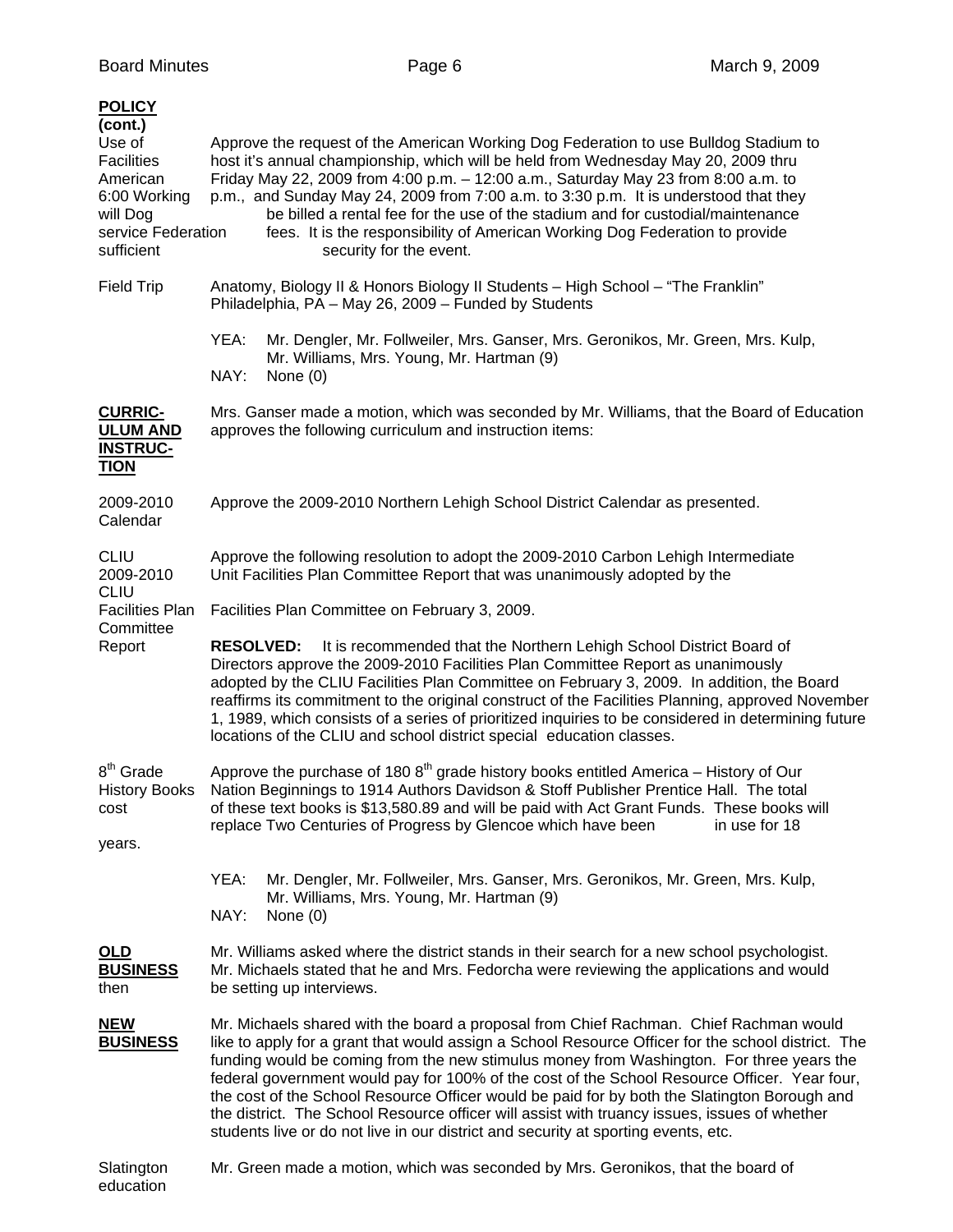| Borough<br>SRO<br>Grant<br><b>NEW</b><br><b>BUSINESS</b><br>(cont.) | gives the Borough of Slatington the districts encouragement to proceed with the grant for a<br>School Resource Officer at this time with final approval pending all details.  |            |                                                                                                                                                                                                                               |  |
|---------------------------------------------------------------------|-------------------------------------------------------------------------------------------------------------------------------------------------------------------------------|------------|-------------------------------------------------------------------------------------------------------------------------------------------------------------------------------------------------------------------------------|--|
|                                                                     | YEA:                                                                                                                                                                          |            | Mr. Dengler, Mr. Follweiler, Mrs. Ganser, Mrs. Geronikos, Mr. Green, Mrs. Kulp,<br>Mr. Williams, Mrs. Young, Mr. Hartman (9)                                                                                                  |  |
|                                                                     | NAY:                                                                                                                                                                          | None $(0)$ |                                                                                                                                                                                                                               |  |
|                                                                     | Mr. Michaels stated that the Food Service Director has resigned and outlined the various<br>options for the school district to move forward with the Food Service Department. |            |                                                                                                                                                                                                                               |  |
|                                                                     | Option A1:<br>Option A2:<br>Option B1:                                                                                                                                        |            | Post and promote within<br>Post and hire an outside candidate<br>Request for Proposals for Food Service Companies with them taking over                                                                                       |  |
| retaining<br><b>Food Service</b>                                    | Option B2:                                                                                                                                                                    |            | employment and management of present cafeteria staff members<br>Request for Proposals for Food Service Companies with the district<br>employment of present cafeteria staff members and the<br>Company managing the employees |  |
|                                                                     | He explained the new, year long process for hiring a Food Service Company that was put into<br>place by PDE within the last year.                                             |            |                                                                                                                                                                                                                               |  |
|                                                                     | Mrs. Kulp asked how many school districts manage their own Food Service Departments as<br>opposed to using a Food Service Company,                                            |            |                                                                                                                                                                                                                               |  |
|                                                                     | Mr. Michaels stated that he thinks it currently is about 50% but he thinks the trend is moving<br>towards the Food Service Companies.                                         |            |                                                                                                                                                                                                                               |  |
|                                                                     | Mrs. Geronikos shared her concerns of how much money lunch will cost with an outside<br>vendor.                                                                               |            |                                                                                                                                                                                                                               |  |
|                                                                     | Mr. Michaels stated that the school board, if written into the contract, has control over the<br>cost of lunches.                                                             |            |                                                                                                                                                                                                                               |  |
|                                                                     |                                                                                                                                                                               |            | Mr. Dengler stated that he would like to look into an outside vendor.                                                                                                                                                         |  |

 Mr. Williams stated that he is mildly leaning towards keeping it in house. He was wondering if there is a report that can be put together with pro's and con's of doing either option. He asked for a presentation at either the Finance Committee Meeting or the April Board Meeting.

 Mr. Dengler asked when administration is doing the research on Food Service Companies if they can also determine whether most of the school districts retain their cafeteria employees or if the Food Service Company employs the cafeteria workers.

 Attorney Strohl stated that there is a 6 month long process that must be followed before you are allowed to hire a Food Service Company. He stated that the reason for doing this is because if you are using an outside vendor that is a "for profit business" the school lunches are set up as a subsidized program where the food is supplied by the government at a zero or low cost and the Food Service Companies get to utilize those services so PDE needs to make sure they are using that system in the correct way. PDE currently has a list of Food Service Vendors that have been approved for use by school districts.

**FINANCIAL** Mr. Dengler made a motion, which was seconded by Mr. Williams that the Board of Education approves the following financial items:

List of **Approve the Following List of Bills:** Bills

> General Fund month of February Athletic Fund month of February Refreshment Stand Fund month of February Cafeteria Fund month of January and February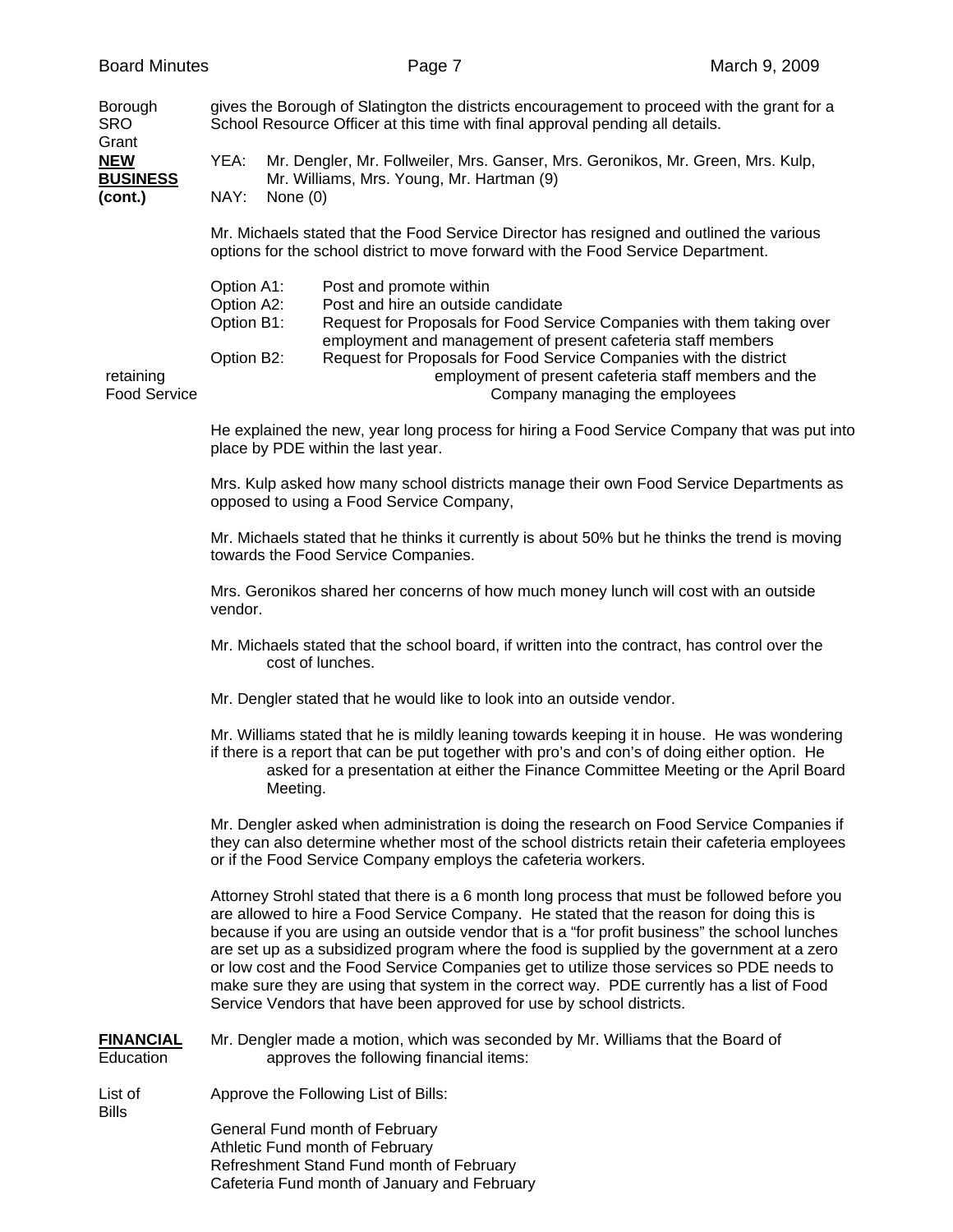| <b>FINANCIAL</b><br>(cont.)<br>Financial<br>Reports | Approve the Following Financial Reports:                                                                                                                                                                                                                                                                                                                                                                                                                                             |  |  |  |
|-----------------------------------------------------|--------------------------------------------------------------------------------------------------------------------------------------------------------------------------------------------------------------------------------------------------------------------------------------------------------------------------------------------------------------------------------------------------------------------------------------------------------------------------------------|--|--|--|
|                                                     | General Fund months of July 2008 thru February 2009<br>NLMS Student Activities Account month of January and February<br>NLHS Student Activities January and February<br>NLHS Scholarship Account for the month of January                                                                                                                                                                                                                                                            |  |  |  |
| Solicit Fuel<br><b>HEATING Bids</b><br>2010.        | Approve to authorize the proper officials to solicit bids for DIESEL FUEL, #2<br>OIL and UNLEADED GASOLINE for the period July 1, 2009 thru June 30,                                                                                                                                                                                                                                                                                                                                 |  |  |  |
| Donation<br>Slatington<br>Library                   | Approve a donation in the amount of \$2,000.00 to the Slatington Public Library in July<br>of 2009. This is part of the 2009-2010 district budget.                                                                                                                                                                                                                                                                                                                                   |  |  |  |
| Summer<br><b>Band</b><br>Camp                       | Approve a tuition fee of \$25.00 per student for a six-week elementary summer band program<br>and also approve a stipend for summer band program director, Camille Vernarr, of \$1,000.00.<br>There is no increase to this stipend over last year. The summer band program will run on<br>Tuesday and Thursday mornings from July 7, 2009 to August 13, 2009.                                                                                                                        |  |  |  |
|                                                     | Mrs. Kulp asked if administration has decided on whether there would be a special board meeting<br>to approve bids for fuel.                                                                                                                                                                                                                                                                                                                                                         |  |  |  |
|                                                     | Mr. Derr stated that he spoke with the two vendors the district is currently using and they stated<br>that with the market being the way it currently is, there is no need to have a special board meeting.                                                                                                                                                                                                                                                                          |  |  |  |
| Amended<br>Motion<br>Slatington                     | Mr. Green made a motion, which was seconded by Mrs. Geronikos, to amend the original<br>donation amount in the motion for the Slatington Public Library to \$3,000.00.                                                                                                                                                                                                                                                                                                               |  |  |  |
| Library<br>Vote on<br>Amended<br>Motion             | <b>ROLL CALL:</b><br>YEA:<br>Mr. Follweiler, Mrs. Geronikos, Mr. Green, Mrs. Young, Mr. Hartman (5)<br>Mr. Dengler, Mrs. Ganser, Mrs. Kulp, Mr. Williams (4)<br>NAY:<br>Motion Carried.                                                                                                                                                                                                                                                                                              |  |  |  |
| Vote on<br>Original<br>Motion                       | <b>ROLL CALL:</b><br>YEA: Mr. Follweiler, Mrs. Geronikos, Mr. Green, Mrs. Kulp, Mrs. Young, Mr. Williams,<br>Mr. Dengler, Mr. Hartman (8)<br>NAY:<br>Mrs. Ganser (1)<br>Motion Carried.                                                                                                                                                                                                                                                                                              |  |  |  |
|                                                     | Mrs. Yadush addressed the board concerning the assistant athletic director position. She stated<br>that the position will be open at the end of April with the resignation of Mr. Douglas Reynolds<br>which was accepted earlier this evening. She distributed a report that Mr. Geist, district Athletic<br>Director, was asked to create by Mrs. Yadush which compares our districts athletic department<br>staff to other surrounding school districts athletic department staff. |  |  |  |
|                                                     | Mr. Hartman stated that this item will be discussed at the next Finance Committee meeting.                                                                                                                                                                                                                                                                                                                                                                                           |  |  |  |
|                                                     | Mr. Michaels stated that Mr. Geist will be asked to attend the Finance Committee Meeting.                                                                                                                                                                                                                                                                                                                                                                                            |  |  |  |
| <b>INFOR-</b><br><b>MATION</b>                      | The LCTI Director's Report for the month of February 2009 was distributed.                                                                                                                                                                                                                                                                                                                                                                                                           |  |  |  |
|                                                     | Minutes of the Carbon Lehigh Intermediate Unit 21 Board of Directors meeting held on January<br>19, 2009 was distributed.                                                                                                                                                                                                                                                                                                                                                            |  |  |  |